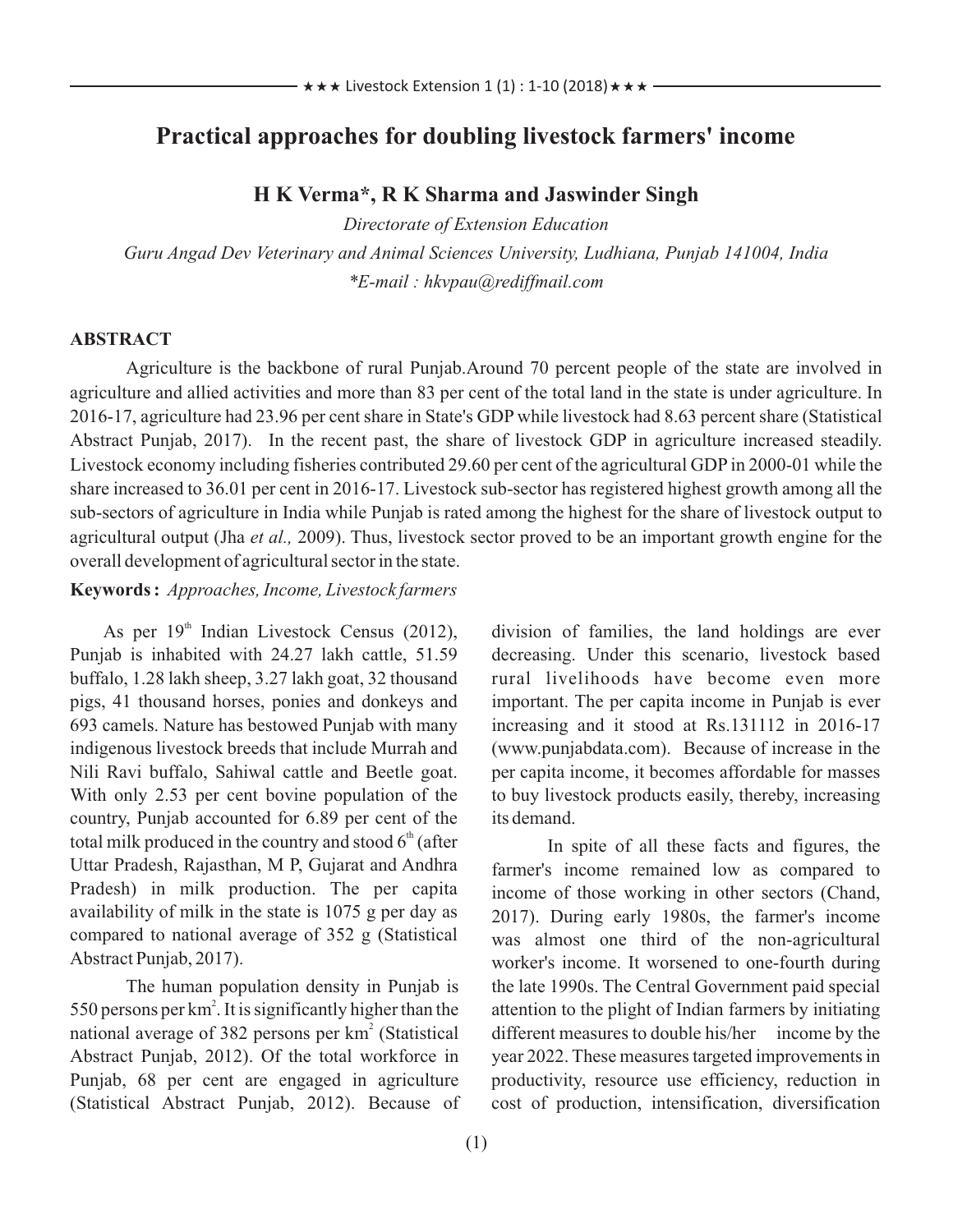and value addition of the livestock output, and improvement in terms of trade for farmers (Chand, 2017).

In Punjab, the major constraints faced by livestock sector are small herd size or livestock units, lack of proper and scientific nutrition interventions for different categories of animals, insufficient prophylactic vaccination, poor value addition of the produce procured from small and marginal farmers, absence of culling policy for stray animals and male buffalo calves, poor extension services concerning livestock sector, poor linkages with consumer market etc.

Keeping in view all the above listed facts, the Veterinary University at Ludhiana recommends *Livestock Aggregation Model* for doubling the livestock farmer's (especially small dairy farmers) income in the state. This model is purely theoretical. No data is available to predict the success of this model. Still, the success of dairy farming under this model appears to be a possibility with rearing a minimum of 200 milch animals by a group of likeminded farmers. However, it is an uphill task to bring the small and marginal farmers under the umbrella of such models. Lots of efforts will be needed for building and maintaining farmers' trust in the transparency and functioning of this model. Profit distribution criteria among farmers of the Group is another facet of the problem. The effective monitoring and control over the activities of the Group is also an important aspect of the success of this model. The supportive evidence for the success of this model includes the establishment of more than 2000 commercial dairy farms in the state during the last two decades. The farmers rear crossbred cattle especially HF crosses with herd size of 30 to 300 heads or even more. These animals are of high genetic make-up. The farmers follow scientific practices related to breeding, feeding,healthcare and general management of animals. The success of such initiatives can be replicated under the suggested cluster approach.

The cluster network approach can also be followed for value addition of milk. Of the total milk produced in Punjab, only 18.0 per cent is processed into value added products. Value addition of milk can augment the profitability of the farmer by up to 25 per cent. There is ample scope for employment also.

The cluster approach is also beneficial for pig and goat farmers of the state. Adoption of this model will lead to remunerative employment generation for rural youth. The hygienic pig and goat meat will become available in almost all parts of the state. The potential for export of pig and goat meat will certainly rise. India earns approximately one per of aggregate export earnings through exchange of livestock products every year (Kumar *et al*., 2007). Among various livestock products, meat and meat products provide the major chunk  $(> 90\%)$  of export earnings. Besides exports, the increased consumption of meat in the state will also have a great impetus for the growth of these ventures.

Pork is the only meat that is imported in India. During 2016-17, the imports rose to 527 metric tons. Piggery in Punjab is developing at very high rate and demand of pork is increasing in the society. The Veterinary University recommends the establishment of a Nucleus Pig Breeding Unit (size: 50 breedable sows+ 5 breeding boars) preferably in government sector. This Unit will act as a breed improvement centre and it will be able to supply at least 120 breedable sows annually to potential pig breeding units. At least 300 pig breeding units having capacity of 100 females and 10 males have to be established in different parts of the state for the supply of piglets for fattening purposes. Each pig breeding unit will cost about one crore rupees. All these units combined together will be able to supply 1600 weaned piglet at two months of age in one year to ancillary units in the state. For this enterprise about 21 lac tonnes of feed will be required annually. This model will definitely boost the pig farming enterprise in the state.

Goat farming will offer an excellent economic opportunity for landless, marginal and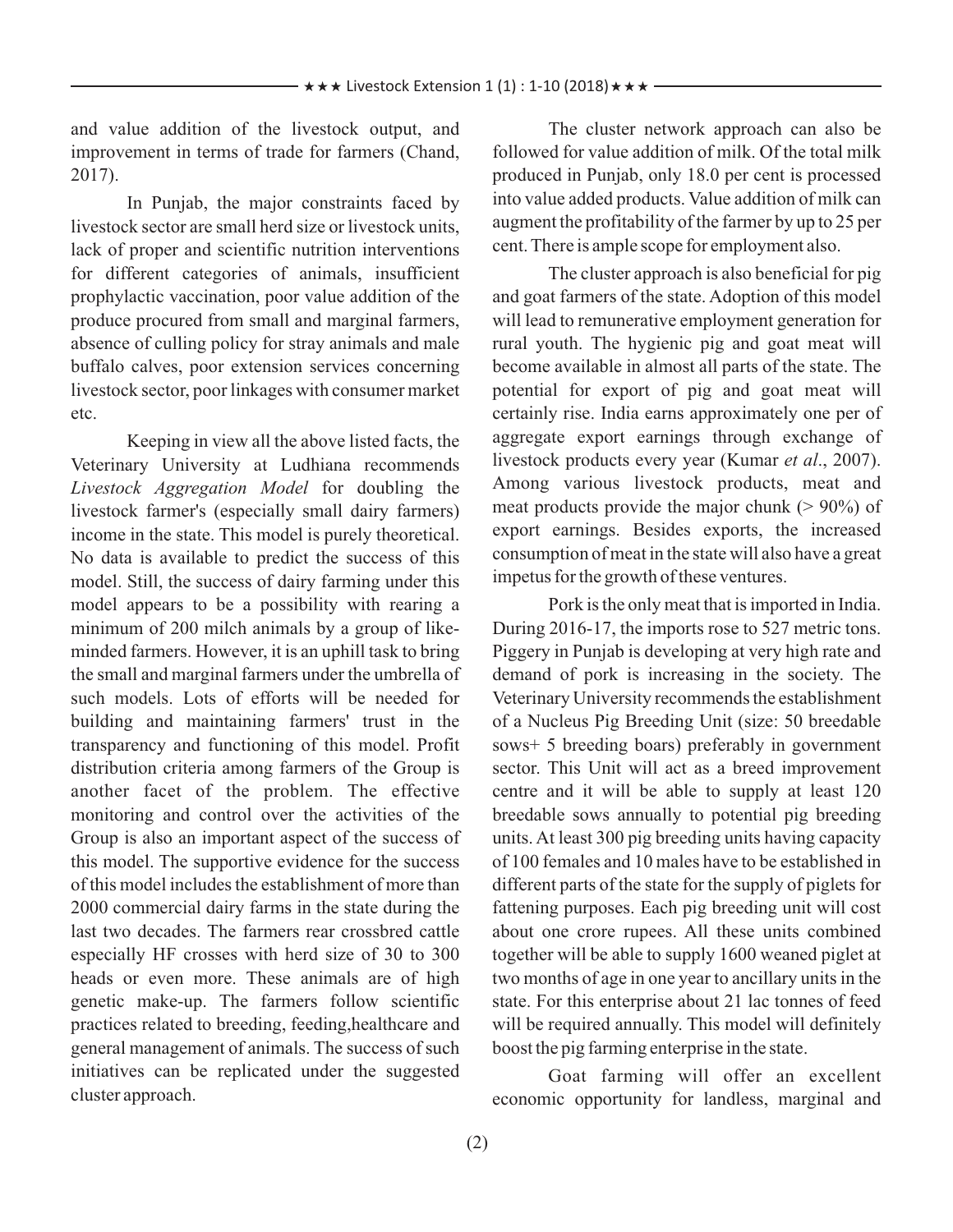small farmers. India is the largest exporter of goat meat and during 2015-16, it was worth Rs 837.76 crore. Under the proposed *Livestock Aggregation Model,* a Central Unit with a capacity of 500-1000 breedable does has to be set up in Government or private sector. This Unit will help in the selection of breeding stock and it will be able to supply 32500 goats annually to secondary goat farmers. Additionally, 13,000 bucks could also be supplied to the market. In this set up, about 500 households will get benefitted. The availability of better germ plasm will definitely augment the farmer's income.

For resource poor farmers, backyard poultry (5-30 birds) especially with IBL 80 (Punjab Red) breed can also act a potential source of income and employment. There is great demand of brown shelled eggs especially in rural areas of the state and these are sold at premium. Backyard poultry can be easily managed by women, children and very old members of the family. Moreover, it requires very low initial investment with high economic returns. Major scientific advances have been made in the field of chick rearing, climate control measures, disease prevention strategies along with development of efficient marketing channels.

The south-western districts of the state (about 10,000 ha of land) are affected by salinity/ water logging. No income is drawn from such soils. This unproductive land could be put to effective use through carp and shrimp culture. Following table clearly indicates high economic returns from saline and water logged soils through carp culture.

Farmer's income can further jump to three

folds through rearing Pangas catfish resulting in productivity of 17-18 tonnes per hectare in six months. Even rearing vannamei shrimp is far more remunerative with a short culture period of 100-120 days. A net income of Rs 5.00-6.00 lakhscan be earned from one hectare pond in a short period of four months.

Some of the interventions that have potential for doubling dairy farmer's income have been enumerated below:

*1. Buffalo to Cattle Ratio:* Buffalo is often preferred to cattle especially in small farming set-up of the state. Buffaloes are known for high disease resistance and longer production life. Moreover, the consumers have great liking for buffalo milk owing to its higher fat content. Thus, major contribution (71%) to milk pool of the state is from buffaloes (CIRB Vision 2050). The average daily milk production in the state is 8.67 litres per buffalo per day (Livestock Census, 2012). However, improving daily milk yield in buffaloes has no significant impact on farmer's income from livestock (Saxena *et al*, 2017). However, Lal and Chandel (2017) conducted a study in Sirsa district of Haryana and found herd size and rearing of high yielding animals to have positive impact on total factor productivity in milk production.

Birth of male buffalo calf is not much condemned by the farmers since male calves also fetch some money to them. Even male calves can be reared up to few years of age for the purpose of selling them as meat source. This way the farmers' income can get significant boost (Saxena*et al*, 2017).

**Table 1: Economic returns from various crop combinations and aquaculture in normal and salt affected soils** (Rupees per hectare)

| <b>Particulars</b> |               | Rice-<br>Wheat | Wheat-<br>Paddy-<br><b>Potato</b> | <b>Bt</b><br>Cotton-<br>Wheat | <b>Desi</b><br>Cotton-<br>Wheat | Carp<br><b>Culture</b> |
|--------------------|---------------|----------------|-----------------------------------|-------------------------------|---------------------------------|------------------------|
| Returns            | Normal Soils  | 95,806         | 1,18,535                          | 85,131                        | 78,991                          | 2,05,500               |
| over               | Water logged/ | Nil            | N <sub>il</sub>                   | <b>Nil</b>                    | Nil                             | 94,750                 |
| variable           | Salt affected |                |                                   |                               |                                 |                        |
| costs              | Soils         |                |                                   |                               |                                 |                        |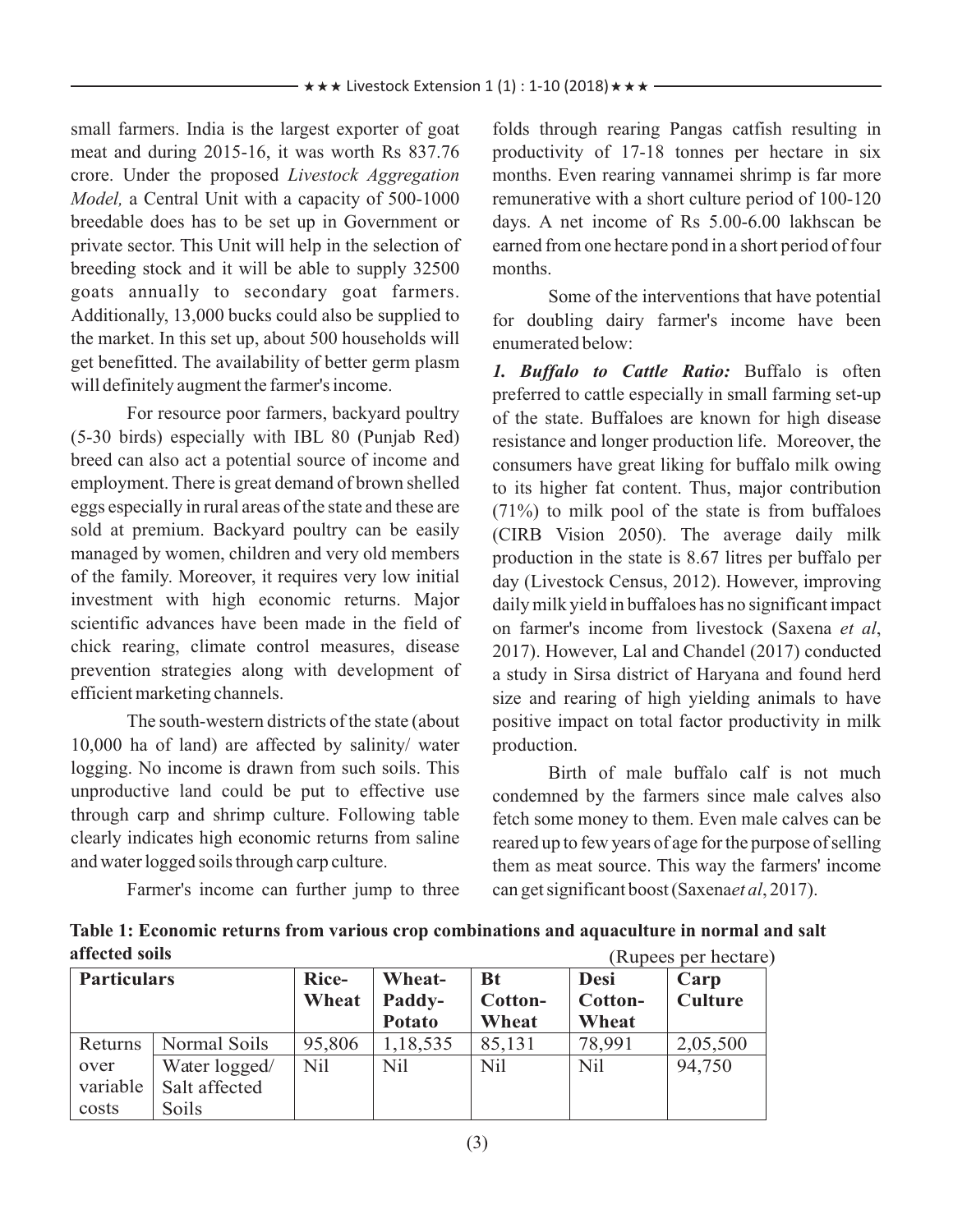*2. Herd size for Economic Viability:* Majority of farmers in rural Punjab rear 2-3 milch animals in mixed farming system (Anonymous, 2013). It may not be a viable option for the farmer, but, they are simply following the trend. The economic viability of a dairy farm depends upon many factors including area under fodder cultivation, layout of animal shelter, production potential of animals, method of milking, type of milking area and labour availability.

For sustaining a dairy venture, the farmer must get at least 50 per cent profit over different costs. This could be possible only when he maintains a dairy farm of medium size i.e. a farm with at least 8 adult units (Kaur *et al*., 2012).

*3. Rearing Male Buffalo Calves:* Most of the male buffalo calves are either sold to middlemen immediately after weaning or they are left to die because of hunger. The male buffalo calf at three month of age usually weighs around 40-50 kg and it can fetch only Rs 1,500/-. At nine month of age, the calf usually weighs around 100-120 kg and it can fetch Rs 4,000/-. If the same calf is well fed and reared for 18 months, it usually acquires a body weight of 400 kg. Such a bull calf can fetch the farmer Rs 24,000/-. Thus, rearing male buffalo calves for meat purposes is very lucrative venture for doubling the farmer's income.

There is an assured market for selling male buffalo calves. The farmers can make a contract with a Pune based NGO for selling the male buffalo calves of 18 month age at a predetermined price. The NGO runs the scheme known as Swadhan in which vaccination and deworming of male buffalo calves is done free of cost. The balanced feed is made available to the farmer at Rs 20 per kg. During 18 month period, a bull calf can consume a total of 560 kg feed costing around Rs 11,200. Around 2000-4000 rupees will be spent on green fodder/ dry fodder and medicines. The NGO buys back the bull calf at Rs 60 per kg live weight. Thus, one buffalo bull of 400 kg body weight can provide the farmer net returns tothe tune of Rs 10,000/-.

*4. Breed Improvement:* Milk yielding potential of cows on small and marginal farms is quite low as compared to those on large sized farms. If these gaps are narrowed down through improvement of milk yield and adoption of scientific management practices at small and marginal farms, it will certainly boost dairy sector in the state. The income of dairy farmers will automatically rise.

The strategy of cross-breeding of dairy cattle has significantly improved the milk production potential especially in central districts of Punjab where green fodder is available in plenty. Under prevailing climatic conditions of Punjab, it is advisable to keep the exotic blood level between 50.0 and 62.5 per cent. This can be maintained through *inter-se* mating with genetically superior progeny tested cross-bred bulls. However, the exotic inheritance level can be further raised in farms having superior management strategies (Anonymous, 2012).

Non-descript, low producing buffaloes and even buffaloes of recognised breeds can be improved through selective breeding with elite buffalo bulls. It is expected that introduction of germplasm of high producing buffalo bulls in farmer's herd can result in 8-10 per cent genetic improvement per annum (Bhat, 1999).

Under prevailing circumstances in Punjab state, it is obvious the worth of female cow calf is much more than the male cow calf. Most of the farmers do not intend to raise male cow calf at all. Under such scenario, the cattle farmers can take advantage of using sexed semen. However, its use is not constraint free. First, sexed semen costs more than the conventional semen. Second, there is risk of reduced conception. The fertility of sexed semen is lower to the tune of 20 to 30 per cent than the fertility of conventional semen in virgin heifers (DeJarnette *et al*., 2007). The economic gains with employment of sexed semen includes higher value of female cow calf, increased genetic gain from dam side and lower expected dystocia related costs (Fetrow*et al*., 2007).

*5. Control of Reproductive Problems :* Milk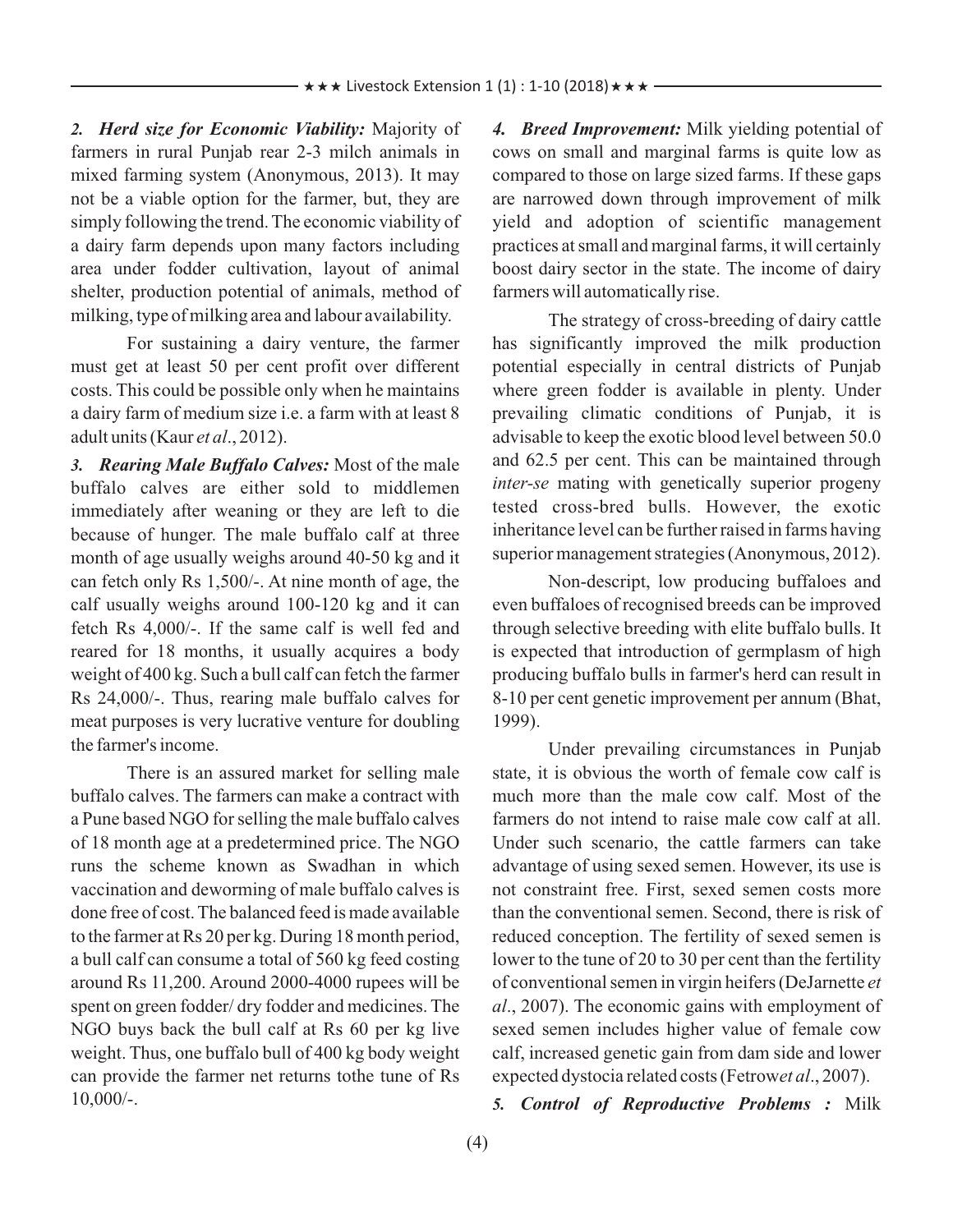production begins only after completion of the process of calving. However, the animal needs to get pregnant and follow normal gestation before calving. Anoestrus and repeat breeding are two reproductive problems which are verycommon in bovine population of Punjab. Dua (2003) reported an incidence of anoestrus in 43.0 per cent cattle and 55.5 per cent buffalo while Karwani and Sharma (2003) reported repeat breeding in 37.2 per cent cattle and 15.63 per cent buffalo. Anoestrus causes annual losses per animal to the tune of Rs 27511 in cattle and Rs 27038 in buffalo while repeat breeding conduce Rs 22595 in cattle and Rs 12922 in buffalo in annual losses per animal (Malik, 2018). Both these diseases can be tackled easily by following scientific management practices of housing, feeding and breeding. The artificial insemination by a wellqualified veterinarian/ technician will result in higher chances of getting the animal pregnant, thereby, reducing the redundant costs.

*6. Early Diagnosis of Pregnancy:* Inter-calving period has to be minimum for getting better economic returns from dairy animals. Reducing inter-calving period by one month through early cysiognosis can lead to expected gain of 132 productive days for whole life in a cross-bred cow. In economic terms, the benefit comes out to be Rs 48,466/- (Abdulla *et al* 2014). Pregnancy diagnosis in cattle is usually done at two months of gestation through per rectal examination. It can be reduced by one month if gravid status is determined through ultrasonography at day 30 of gestation. Even the per rectal examination can be successfully done at day 45 of gestation.

Early submission (at day 45 of apparent gestation) of non-pregnant animal to artificial insemination can prevent substantial losses. Increase of one open day causes a loss of Rs 281 and Rs 368 in Sahiwal and cross-bred cow (Abdulla *et al* 2014).Thus, early diagnosis of pregnancy substantially improves the net return from a dairy venture.

*7. Balanced Feeding and Dry Matter Intake:*

Feeding balanced ration that too in sufficient quantity to milch animals is essential to realise their full milk production potential. A balanced ration should provide energy, protein, minerals and vitamins in appropriate amounts. Lal and Chandel (2017) reported negative impact of concentrate-productivity ratio on total factor productivity in milk yield in cattle as well as in buffalo in Haryana.

National Dairy Development Board generated data on 11500 animals in Gujarat state. This data clearly indicates that by shifting to balanced feeding one can improve the milk production efficiency of cattle from 0.58 to 0.78 kg Fat Corrected Milk for every kilogram of feed dry matter intake. The corresponding improvement in buffaloes is from 0.53 to 0.66 kg/kg.This improved milk yield can lead to 10-15 per cent increase in net daily income of the farmer who possesses one to two adult heads (FAO, 2012). In Punjab too, ration balancing intervention had a positive impact on milk productivity in crossbred cattle (Sirohi*et al*., 2017). However in buffaloes, productivity gains are not so significant but reduction in feed cost is quite evident. Still the farmer's income can get doubled if at least 11 per cent feed cost reduction is achieved with 5 per cent gain in milk productivity (Sirohi*et al*., 2017). This is possible where buffaloes produce at least 5.0 litres of milk daily. In low producing buffaloes, other interventions are also needed along with balanced feeding (Sirohi*et al*., 2017).

Feeding balanced rations to medium producing ruminants also lead to better synthesis of ruminal microbial proteins as indicated by higher level of allantoins in urine of cows (Makkar, 2004, Ramgaokar, 2008). Thus, increased microbial protein synthesis can save valuable feed protein (Dipu*et al.,* 2006).

In Punjab, the availability of dry matter (both dry roughages and green fodder) is 24.23 million tonnes against the demand of 14.94 million tonnes for 5.84 million Adult Cattle Units (ACU). The demand supply gap of dry matter is quite variable in different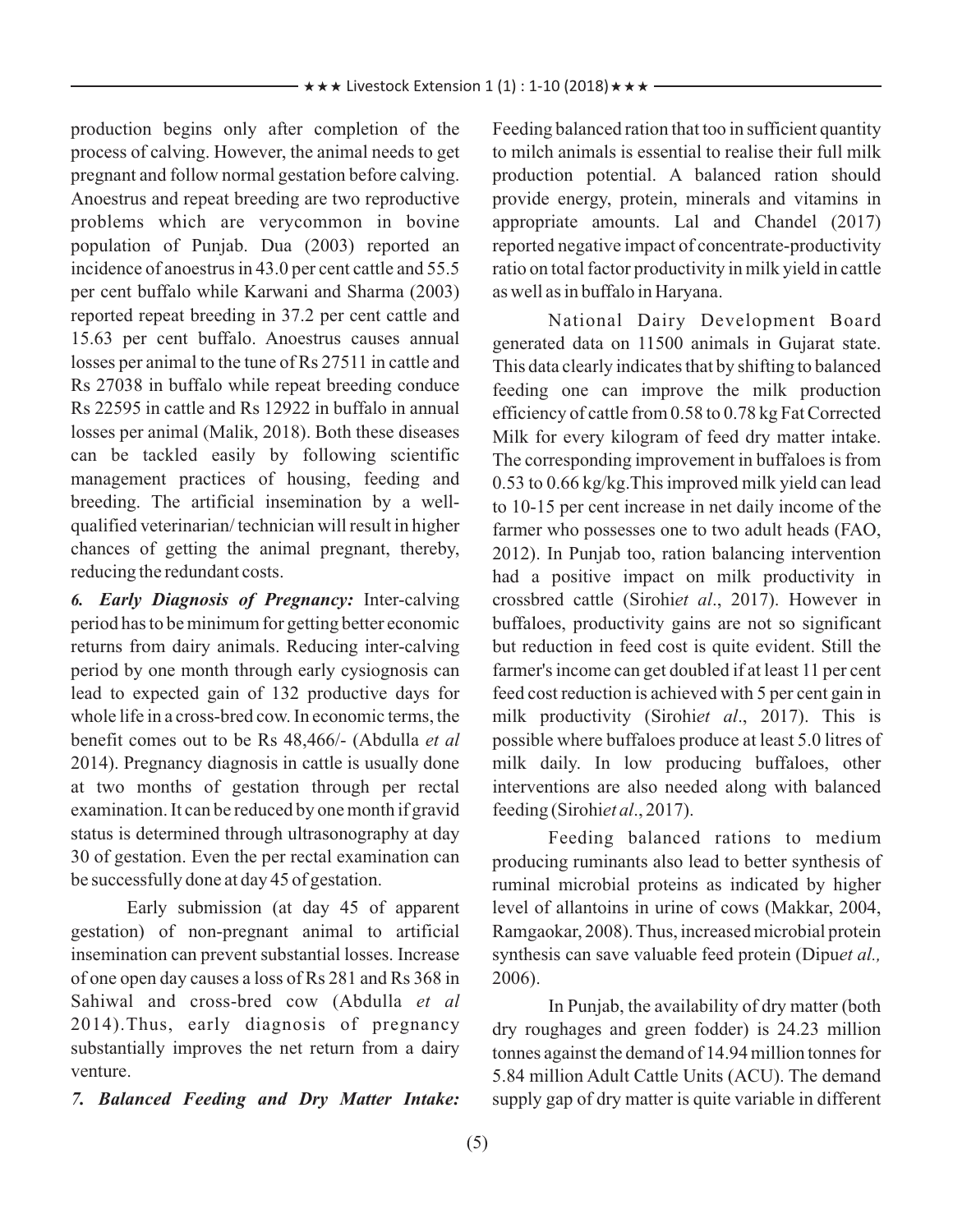districts owing to variable number of ACUs (Tanwar and Verma, 2017). Thus, milk yield of milch animals can be improved significantly by simply making dry matter available uniformly throughout various districts of Punjab.

*8. Comfortable Housing Management:* Comfortable housing management is also very essential for realizing the full production potential of a dairy animal. Ideal housing and gentle treatment of crossbred cows can lead to one kg improvement in their daily milk yield. At the same time, clinical cases of lameness are reduced to minimum owing to ideal housing management. At a farm of 100 milch crossbred cows in Punjab, the total losses due to clinical lameness is Rs 1,99,800/-. For a similar farm of buffaloes, the expected losses are Rs 42,800/-. Subclinical lameness accounts for total losses of Rs 1,62,000/- per 100 cows and 100 buffaloes. The losses due to lameness can be kept under check by feeding biotin and zinc sulphate to animals, by giving foot bath of formalin and trimming of overgrown hooves. These measures can lead to a net profit of Rs 1103/- per animal per year (Randhawa, 2018)

*9. Animal Healthcare and Preventive Vaccination:* Animal health is basic to the livestock production. There are many infectious diseases which pose serious threat to the livestock sector. Foot and mouth disease (FMD), Haemorrhagic septicaemia (HS), Tuberculosis (TB), Johne's disease (JD),Brucellosis,PPR, Enterotoxaemia, Swine fever and Rabiesare among the major infectious diseases prevalent in the state that cause huge economic losses in the form of animal morbidity, mortality, abortion, infertility, reduced milk yield and constraints in meat exports.

FMD is the most contagious infectious disease of cloven footed animals causing huge economic losses due to morbidity and mortality in young animals and production losses in older animals. The morbidity and mortality losses are usually about 97.6 and 2.4 per cent, respectively (Singh *et al*., 2013). Component-wise, almost half of the losses are due to milk loss (49.8%), followed by opportunity cost (16.2%) and reduction in growth (12.2%). Species-wise, FMD causes a total loss of Rs 12,532 and Rs 21,682 per animal, in cattle and buffalo respectively. Smaller herds have higher incidence risk of FMD (Malik, 2018). Systematic vaccination programme is an effective method of controlling this disease (Sharma *et al*., 2017).

Haemorrhagic septicaemia is another disease of high economic importance.It is endemic in India (Venkataramanan*et al*., 2005). Its presence in a herd can cause direct losses in the form of mortality and severe milk reduction and indirect losses in the form of abortions, infertility and treatment costs. The morbidity accounts for 23 per cent of the total losses while the rest are because of mortality.In individual animal, the loss is estimated to be around Rs 6,816 in cattle and Rs 10,901 in buffalo (Singh *et al*., 2014). A recent study (Malik, 2018), however, estimated the losses on lower side.

Mastitis is the inflammatory disease of mammary tissues of animals quite common in Punjab.It occurs both in clinical and sub-clinical form. Kaur and her associates (2015) reported an incidence of 20.4 per cent sub-clinical mastitis in buffaloes in Doaba region of Punjab. The disease causes economic losses in the form of increased cost of production, reduced milk production, culling of chronic cases, replacement costs of culled animals etc. Mastitis causes annual loss of Rs 13,871 in individual animal in Punjab (Malik, 2018) while the whole state witnesses a loss of Rs 503 crore annually.

Through effective vaccination programme, the prevalence of brucellosis can be brought to approximately 2-3 per cent after 20 years. The cost benefit ratio is 10.62 for cows and 21.27 for buffaloes (Singh *et al.,* 2018).

Thus, adoption of approved scientific practices will check losses due to infectious diseases, thus, improving farmer's net profits.

*10. Early Diagnosis of Disease:* Many infectious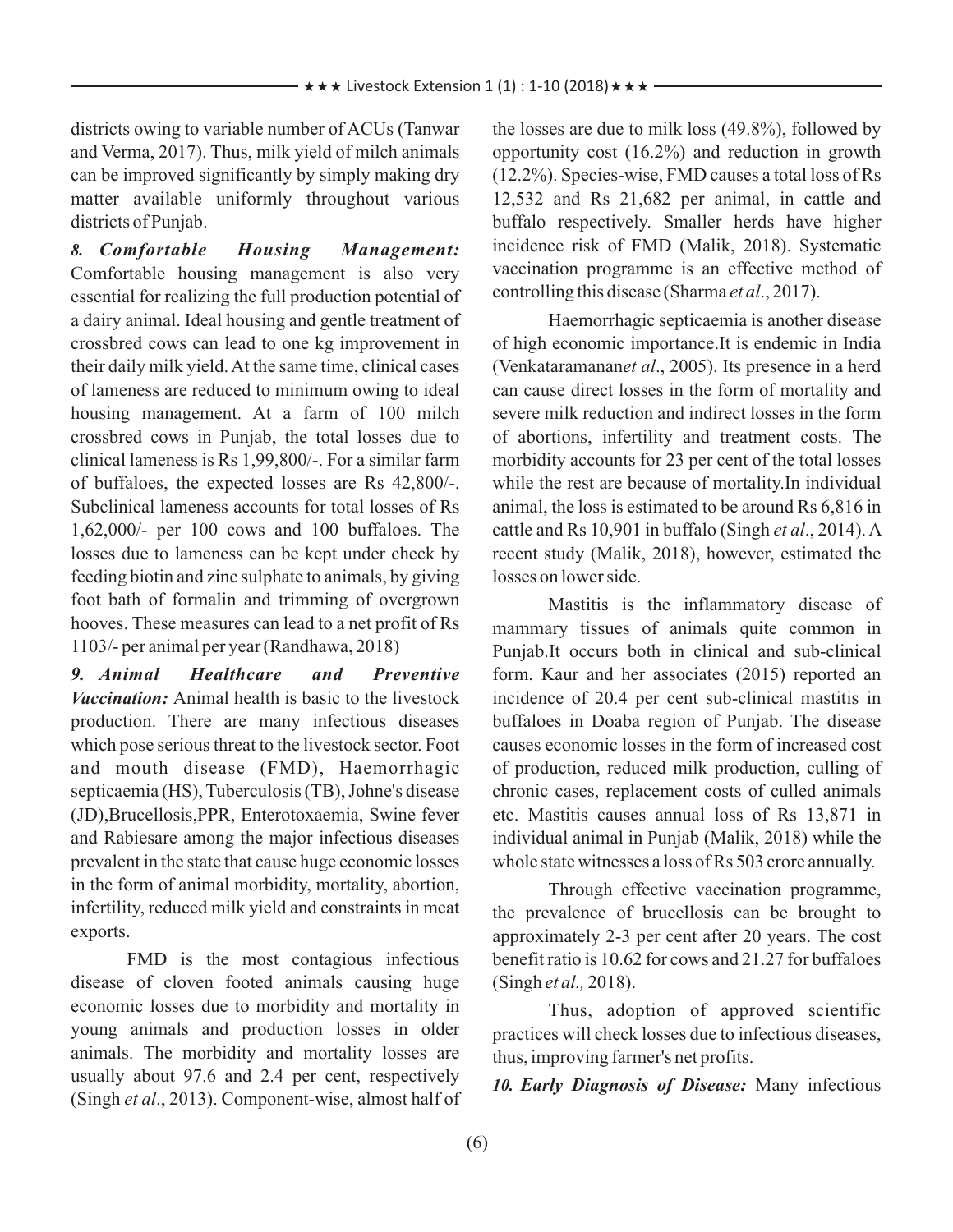diseases are prevalent in dairy animals in Punjab. Perhaps, the most important of all of them is haemorrhagic septicaemia followed by FMD. Brucellosis had very low prevalence in the previous century (Saini *et al.,* 1992), however, it shot up recently (Sandhu *et al.,* 2001). Tuberculosis is present in 3.0-5.0 per cent dairy animals(Joshi *et al*., 1976, Kulshreshata*et al.*, 1980). Actinomycosis was reported in sporadic cases in Punjab (Ray, 1976).

Early diagnosis of these infectious diseasesthrough better diagnostic facilities will definitely reduce the anticipated losses. The losses could run in complete elimination of livelihoods in cases of severe outbreaks of certain diseases.

*11. Development of Rendering Units :* Around 8 per cent of total bovine population is lost every year due to natural death. Besides this, 60 per cent sheep and goat, 85 per cent pigs and 95 per cent poultry are slaughtered. This leads to huge production of by products (1.0 metric tonnes). However, due to nonavailability of rendering units at village, block and district level, there is tremendous loss of revenue of livestock farmers. Establishment of around 20 Byproduct Processing Units in the state will fetch around Rs 600 crore annually. Thus, there is huge scope of improving farmer's income through organised carcass disposal and by-product utilization.

*12. Quality inputs:* Farmer's access to quality inputs like animal feed ingredients, mineral mixture, vaccines, dewormers and other medicines also have significant impact on his farm income.

*13. Development of Value Chains:* The concept of value chain emerged during the last decade of the previous century (Kaplinsky and Morris, 2001). Before a livestock product reaches the end user, it changes various hands during processing. At each step, some value is added to its price. All these activities when clubbed together in a specific order forms a value chain for that particular commodity. A value chain often links different businesses through various activities like processing, quality checks, packaging, storage, transportation, distribution etc. Along with flow of product, the value chain also involves transfer of knowledge and information, and support through finances. The profit generated is shared at each stage of this value chain (Gereffi*et al*., 2001). The livestock farmers can generate their own value chains to uplift their farming business. This is especially true for smallholder production systems. They can even be a part of the value chain established by bigger players in the market. Many farmers who are engaged in layer farming have established linkages with retail chains in Punjab for the supply of eggs. Formation of Self Help Groups (SHGs) or Common Interest Groups (CIGs) can also lead to higher jumps in the revenue generation.As an example, the goat and pig farmers of *kandi* area of Hoshiarpur district have formed a CIG named as *Sunrise Farmer Producer Association*. This Group consists of a total of 80 farmers (30 male and 50 women farmer). T he principal activity of the Group is Group is earning handsome profit. Technical support for such groups is often provided by State Veterinary University while financial support is provided by NABARD. KrishiVigyanKendras can also help in the formation of SHGs for developing effective marketing channels in dairying (Shrivastava*et al.,* 2010).Development of a production cluster in an easily approachable area is another approach for upscaling benefits from livestock farming. to produce pickle from pig and goat meat. This pickle is sold at premium at various forums. This way, the

*14. Reducing Calf Mortality:* Calf is the future asset of the dairy farm. In India, majority of calf deaths occur during first two months of their life. Gastroenteritis, worm infestation, pneumonia and bloat are the major causes of mortality in calves (Shrivastava *et al*., 2014). Adoption of better management practices lead to survival of calves and they turn into future heifer. This way, a farmer can save the value of purchasing a heifer for replacement.

*15. Deworming :* Regular deworming of calves leads to better growth rate to the tune of  $100 - 400$  g daily.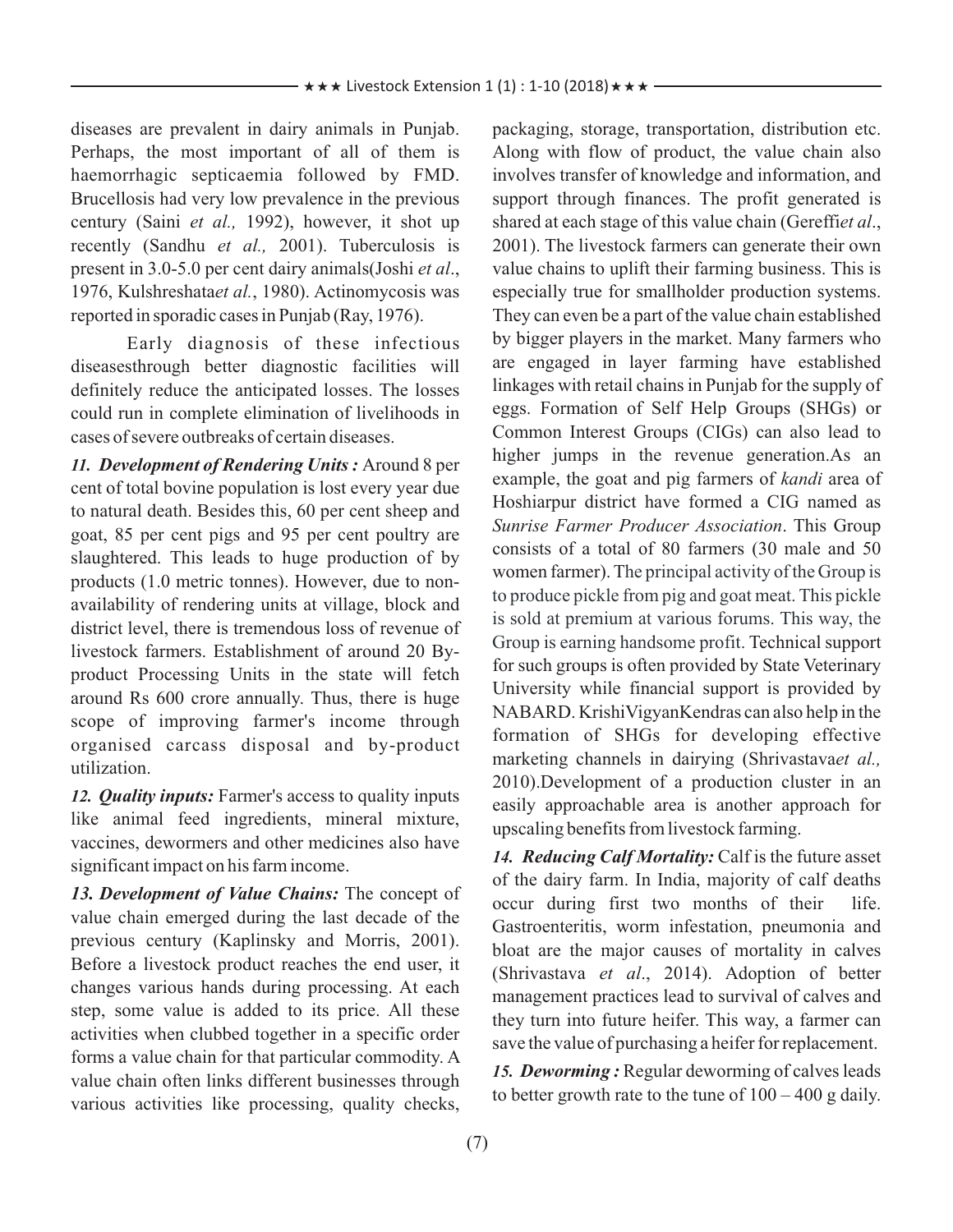This gives farmer a minimum benefit of Rs 13,500 per year. Similarly, deworming of milch animals improve their milk production efficiency and the farmer gains at least Rs 4000 per animal in a year. It would be better if farmers undertakes deworming first getting faecal test of the animals and consulting the vet for the combination of drugs. Resistance is a big problem and it can be tackled with rationale deworming and changing the drug(s).

*16. Ectoparasite Control:* Ticks pose great threat to cattle especially crossbred cattle. They are responsible for producing anaemia, transmitting blood protozoans, reducing growth rates. Ticks also lead to production losses. In an African study, tick control measures led to a higher growth rate in calves (211.69 vs 170.84 gm/ day) and slightly higher milk yield (0.46 vs 0.40 litres per day)(Pegram*et al*., 1988). The economic measures rural people use to adopt were keeping backyard poultry birds and let them free to move around the animals.

*17. Integrating farming systems :* Integrating farming in livestock sa fish with poultry, fish with pig or goat and fish with duck yields better benefits and increases the income many folds. Raising of pedigree dogs and pups along with dairy farm can further push the economy of the farm.

*18. Waste management activities :* Setting up of biogas plant at the dairy farm (n=250 ) can effectively utilize the waste resources which can save upto Rs 89250/ month in a dairy herd producing 50 quintal of dung. For such plant the initial fixed cost can be 10 lakh (After getting 40% subsidies) having Capacity of 90x2=180 cum with power generation and is a step towards clean environment. (Malhotra, 2017).

*19. Sundries activities :* Vermicomposting, dung cakes, incense sticks like activities can fetch petty income to farmers which at the end of financial year can push the economics of farm.

Doubling of farmers income can not be achieved overnight but it needs combined and constant efforts.The above listed measures can singly or in totality can improve the livestock farmer's income, however it needs a lot of animal husbandry activates as campaigns, capacity building, field activities, welfare cum medical camps, mass media approach along with suitable ICT methods, so that scientific rearing is done for managing the animals along with rationale approach at every intervention for necessary savings.

### **REFERENCES:**

Abdullah M, Mohanty T K, Kunaresan A, Mohanty A K, Madkar A R, Baithalu R K and Bhakat M. (2014) Early pregnancy diagnosis in dairy cattle: Economic importance and accuracy of ultrasonography. *Advances in Animal and Veterinary Sciences* 2 (8): 464-67.

Anonymous (2012) Annual Report 2011-2012. Department of Animal Husbandry and Dairying, Ministry of Agriculture, Government of India. New Delhi.

Anonymous. (2013)Agriculture policy for Punjab.

Bhat P N. (1999) Buffaloes. In: An introduction to Animal Husbandry in the Tropics (eds. William JA Payne and R Pradesh, Trevor Wilson). Blackwell Science, USA. Pp. 325-404.

Chand R. (2017) Doubling farmers' income. Rationale, strategy, prospects and action plan. *NITI Policy Paper No. 1/2017*. Government of India.

CIRB (Central Institute for Research on Buffaloes) (2015) ICAR-CIRB Vision 2050. Central Institute for Research on Buffaloes (Indian Council of Agricultural Research) Hisar, Haryana.

DeJarnette J M, Nebel R L, Meek B, Wells J and Marshall C E. (2007) Commercial application of sexsorted semen in Holstein heifers. *Journal of Dairy Science* 90 (Suppl. 1):228 (Abstract).

Dipu M T, George S K, Singh P, Verma A K and Mehra U R. (2006) Measurement of microbial protein supply in Murrah buffaloes (*Bubalusbubalis*) using urinary purine derivatives excretion and PDC index. *Asian-Aust. Journal of Animal Science*, 19: 347–355.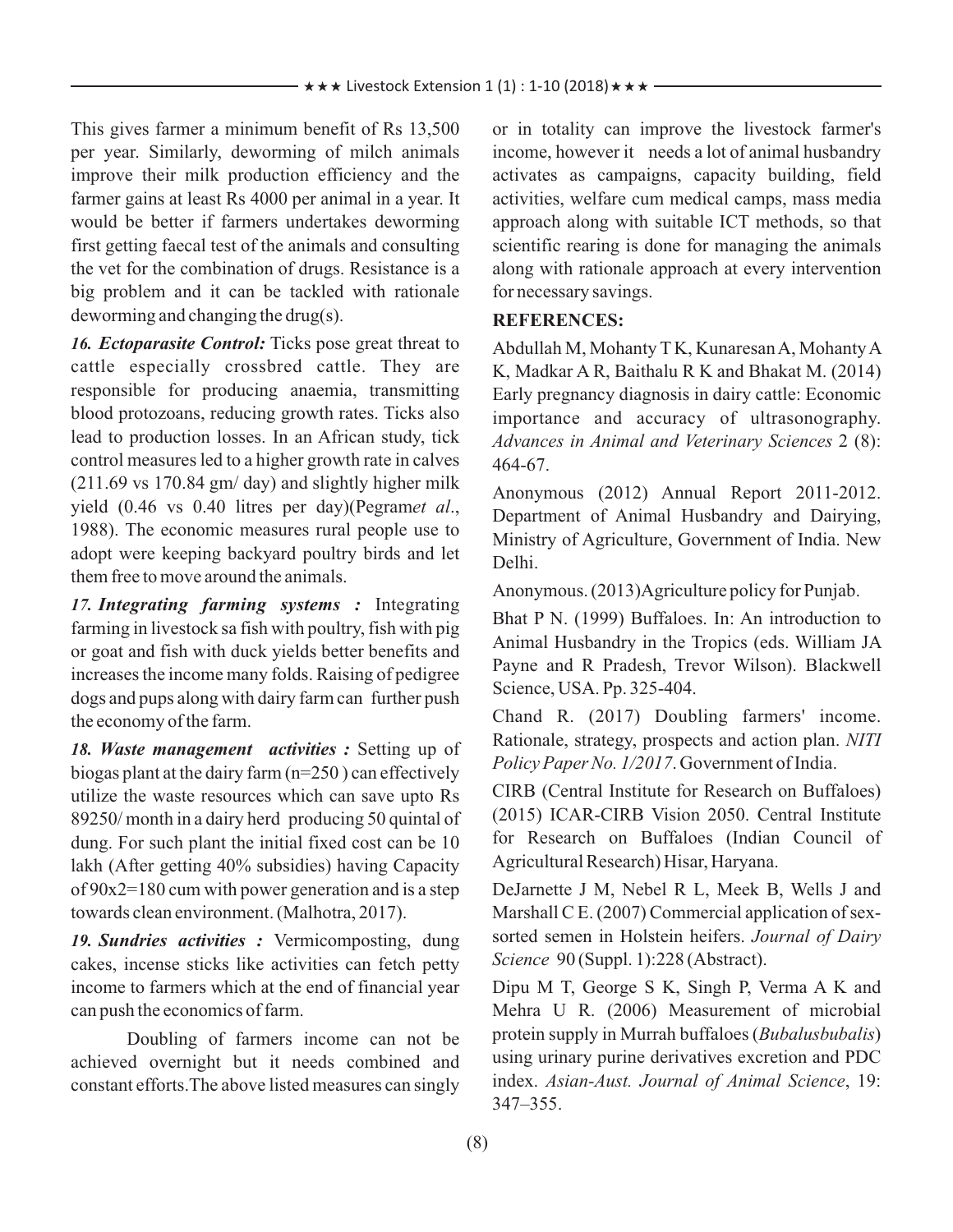Dua K. (2003) Comparative disease susceptibility of cattle and buffalo in Punjab (India). In: Proceedings, 10<sup>th</sup> International Symposium on Veterinary Epidemiology and Economics. Vina del Mar, Chile, South America.

http://esaPunjab.gov.in/Data/StateStatisticalAbstract/Statistica lAbstract(2011-12).pdf.

FAO. (2012) Balanced feeding for improving livestock productivity–Increase in milk production and nutrient use efficiency and decrease in methane emission, by M.R. Garg. *FAO Animal Production and Health Paper No. 173*. Rome, Italy.

Fetrow J, Overton M and Eicker S. (2007) Sexed semen: economics of a new technology. Proceedings Western Dairy Management Conference, March 7-9, Reno, NV. Available at

#### http://www.wdmc.org/2007/fetrow.pdf

Gereffi G, Humphrey J and Kaplinsky R. (2001) Introduction: globalization, value chains and development*. IDS Bulletin*, 32(3), 1-8.

Jha B, Kumar N and Mohanty B. (2009) Pattern of agricultural diversification in India.*IEG Working Paper Series No. E/302/2009.* Institute of Economic Growth, New Delhi, pp1-56.

Joshi D V, Sharma D R, Sodhi S S and Dhillon S S. (1976) Survey of tuberculosis at a buffalo farm. *Indian Journal of Animal Health* 15: 27-28.

Kaplinsky R and Morris M. (2001)A Handbook for Value Chain Research (113). IDRC, Ottawa.

Karwani A and Sharma J K. (2003) Incidence and epidemiology of abortions and repeat breeding in bovines at Dairy Farms in Punjab, India. 11<sup>th</sup> International Symposium of World Association of Veterinary Laboratory Diagnosticians and OIE Seminar on Biotechnology. Nov 9-13, 2003. Bangkok, Thailand.

Kaur I, Singh V P, Kaur H and Singh P. (2012) Cost of milk production in Punjab: Apre-requisitefor pricing policy. *Indian Research Journal of Extension Education,* Special Issue (Vol I): 313-21.

Kaur M, Ramneek, Bansal B K, Mukhopadhyay C S and Arora J S. (2015) Status of sub- clinical mastitis and associated risk factors in Indian water buffalo in Doaba region of Punjab, India. *Indian Journal Dairy Science* 68(5): 483-87.

Kulshrestha R C, Singh J, Chandiramani N K (1980) Astudy on the prevalence of tuberculosis and Johne's disease in cattle and buffaloes in Haryana state. *Haryana Vet* 19: 139-41.

Kumar A, Stall S J, Singh N P and Singh D K. (2007) Livestock sector trade of India: Surging momentum in the new liberalised regime. *Indian Journal of Agricultural Economics* 62(3): 395-410.

Lal P and Chandel B S. (2017) Total Factor Productivity in milk production in Haryana. *Agricultural Economics Research Review* 30 (2) 279- 284.

Makkar H P S. (2004) Estimation of microbial protein supply in ruminant livestock through quantification of urinary purine derivatives. In: Makkar, H.P.S. and Chen, X.B. eds., Kluwer Academic Press, Dordrecht, The Netherlands, pp. 212.

Malik M H. (2018) Economic losses due to selected diseases of dairy animals in Punjab. Ph.D Thesis. Guru Angad Dev Veterinary and Animal Sciences University, Ludhiana, Punjab, India.

Malhotra P. (2017). Economics of setting a biogas plant at dairy farm, personal communication.

Pegram R G, James AD, Killorn K J, Oosterwick G P M, Lemche J, Ghirotti M, Tekle Z, Chizyuka H G B, Mwase E T and Chizyuka F. (1988) Studies on the economic impact of ticks in Zambia, Phase II: Analysis of the impact of tick control on herd productivity. Report prepared for the Government of the Republic of Zambia. Food and Agriculture Organization of the United Nations, Rome, (50 pp.)

Ramgaokar J S, Verma AK, Singh P and Mehra U R. (2008) Effect of dietary protein levels on urinary excretion and plasma concentration of purine derivatives in crossbred bulls. *Animal Nutrition and*